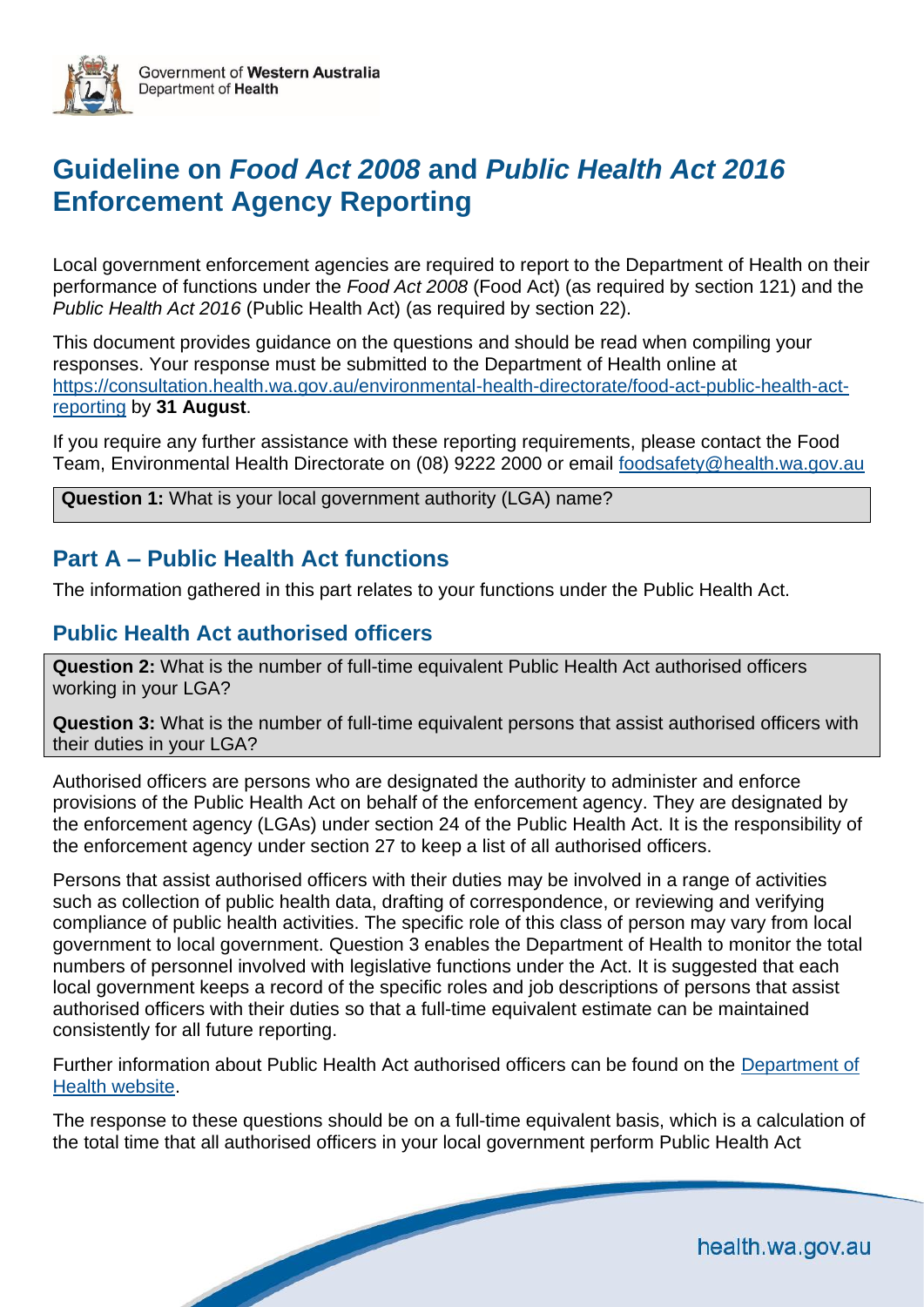functions, where one day per week is 0.2 full-time equivalent. The response is numeric (decimals accepted).

**Question 4:** Has your LGA experienced difficulties recruiting appropriately qualified persons to be designated as authorised officers under the Public Health Act during the reporting period? If yes, please specify.

An enforcement agency may designate as an authorised officer:

- environmental health officers, as appointed under the Act, or
- persons who are not appointed environmental health officers, but who possess other appropriate qualifications and experience to perform particular functions under the Act. an authorised officer

Further information about qualifications of Public Health Act authorised officers is on the Department of Health website.

Please advise if you have experienced difficulties recruiting appropriately qualified persons to be designated as authorised officers under the Public Health Act during the reporting period. The response is a choice of 'Yes' or 'No'. If your response is 'Yes' please provide further information about your recruiting difficulties.

**Questions 5**: Has your LGA had any authorised officers return their certificate of authority (i.e. cease to be authorised officers) during the reporting period? If yes, how many?

The response to this question is a choice of 'Yes' or 'No'. If your response is 'Yes' please advise how many (this response is numeric, whole numbers only).

### **Part B – Food Act functions**

The information gathered in this section relates to your core functions under the Food Act.

### **Food Act authorised officers**

**Question 6:** What is the number of full-time equivalent Food Act authorised officers?

**Question 7:** What is the number of full-time equivalent persons that assist with the discharge of duties of Food Act authorised officers?

Food Act authorised officers are persons appointed by enforcement agencies under Part 10 Division 3 of the Food Act, or designated by a local government as an authorised officer under section 24(1) of the Public Health Act for the purposes of the Food Act.

Persons to assist with the discharge of duties of Food Act authorised officers have some but not all of the powers and functions under the Food Act of authorised officers, in accordance with the [CEO](https://ww2.health.wa.gov.au/-/media/Files/Corporate/general-documents/food/PDF/Guidelines_on_appointment_persons_assist_authorised_officers.pdf)  [Guideline on the appointment of persons to assist with the discharge of duties of an authorised](https://ww2.health.wa.gov.au/-/media/Files/Corporate/general-documents/food/PDF/Guidelines_on_appointment_persons_assist_authorised_officers.pdf)  [officer \(PDF 244KB\).](https://ww2.health.wa.gov.au/-/media/Files/Corporate/general-documents/food/PDF/Guidelines_on_appointment_persons_assist_authorised_officers.pdf)

The response to these questions should be on a full-time equivalent basis, which is a calculation of the total time that all Food Act authorised officers in your enforcement agency perform Food Act/food safety activities, where one day per week is 0.2 full-time equivalent. The response must be numeric (decimals accepted).

**Question 8**: What are the primary qualifications of Food Act authorised officers that do not hold qualifications suitable to be appointed as an Environmental Health Officer, and the number of Food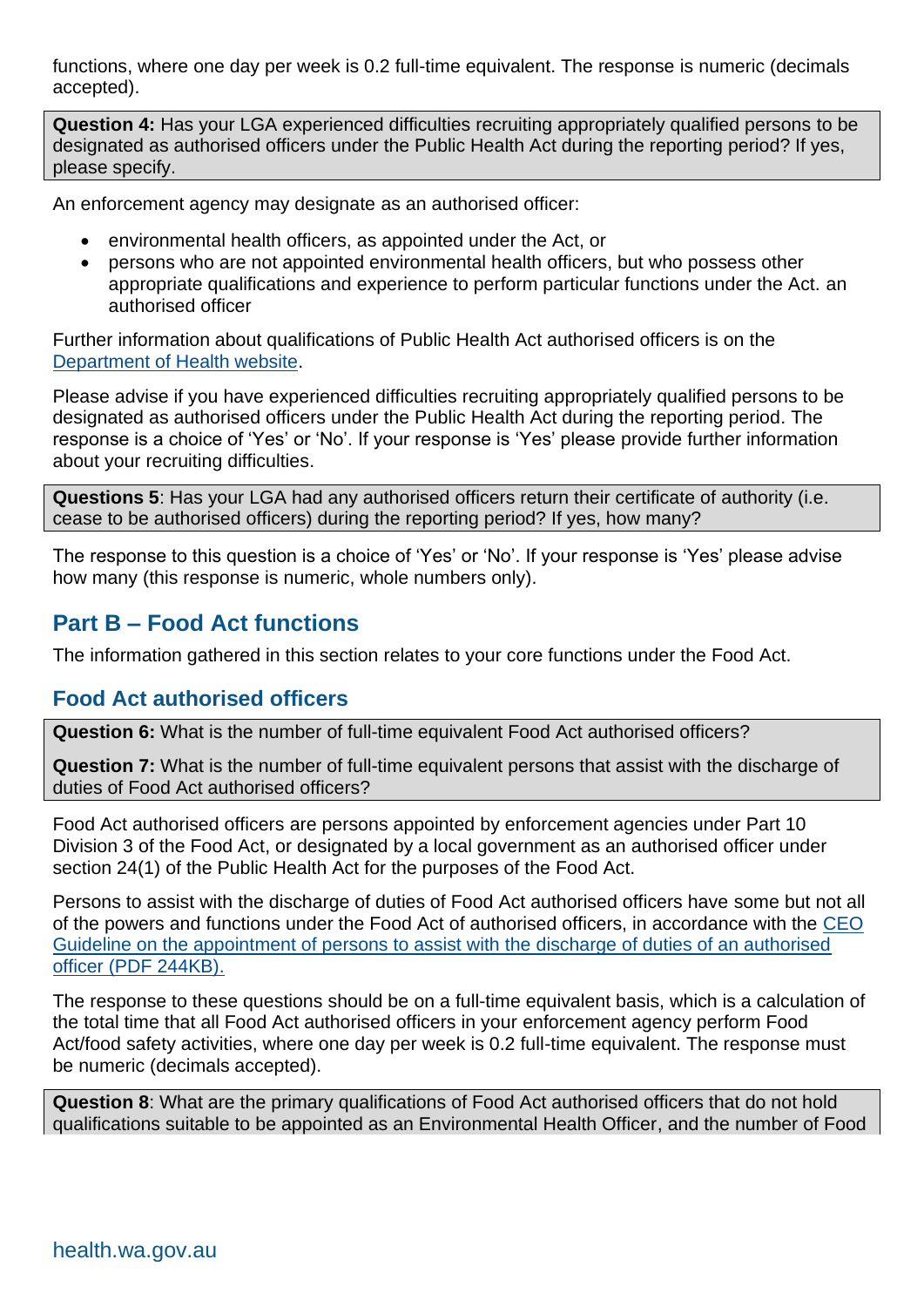Act authorised officers with this qualification? (list each qualification type, subject and number of officers)

Food Act authorised officers are persons appointed by enforcement agencies under Part 10 Division 3 of the Food Act or designated by a local government as an authorised officer under the *Public Health Act 2016* section 24(1), for the purposes of the Food Act.

Food Act enforcement agencies may appoint a Food Act authorised officer if they are an environmental health officer, or if the enforcement agency, having regard to guidelines issued by the CEO, considers the person has appropriate qualifications and experience to perform the functions of an authorised officer.

Qualifications suitable to be appointed as an Environmental Health Officer can be found on the [Department of Health website.](https://ww2.health.wa.gov.au/Articles/A_E/Designation-of-authorised-officers)

The response to this question should include each qualification type and subject, and the number of Food Act authorised officers that hold the qualification (the total number of officers, not full-time equivalent). This is the primary qualification for appointment of authorised officers who are not environmental health officers. Please do not include ancillary qualifications.

The response to this question enables the Department of Health to monitor the types of qualifications (other than environmental health officer qualifications) that enforcement agencies consider are appropriate for appointment as Food Act authorised officers.

### **Food businesses**

Data obtained from the following questions enables to Department of Health to monitor the size and composition of the food industry that is regulated by WA enforcement agencies. Data on the type of food businesses is used to inform state and national food regulatory activities, where specific food industry sector data is required. The frequency of onsite food safety assessments aids in the monitoring of this enforcement agency function.

**Question 10:** What is the total number of food businesses in the enforcement agency's jurisdiction?

The total number of food businesses includes all food businesses (as defined in section 10 of the Food Act) within an enforcement agency's district. This includes both food businesses that are registered under Part 9 the Food Act with the enforcement agency, and those that have notified only (exempted food businesses (section 109 (2) of the Food Act)).

Do not include temporary and mobile food businesses that are registered/notified (i.e. primarily located) with other enforcement agencies and operate temporarily within your enforcement agency district.

The response is numeric (whole number).

**Question 11:** Explain how the enforcement agency determines the frequency of routine onsite food safety assessments of food businesses (please advise if the WA risk priority classification tool is used)

Routine onsite food safety assessments are assessments performed at a food premises by authorised officers to assess food business' compliance with the food safety legislation. These food safety assessments are scheduled to be conducted at a frequency determined by the enforcement agency (for example according to risk prioritisation).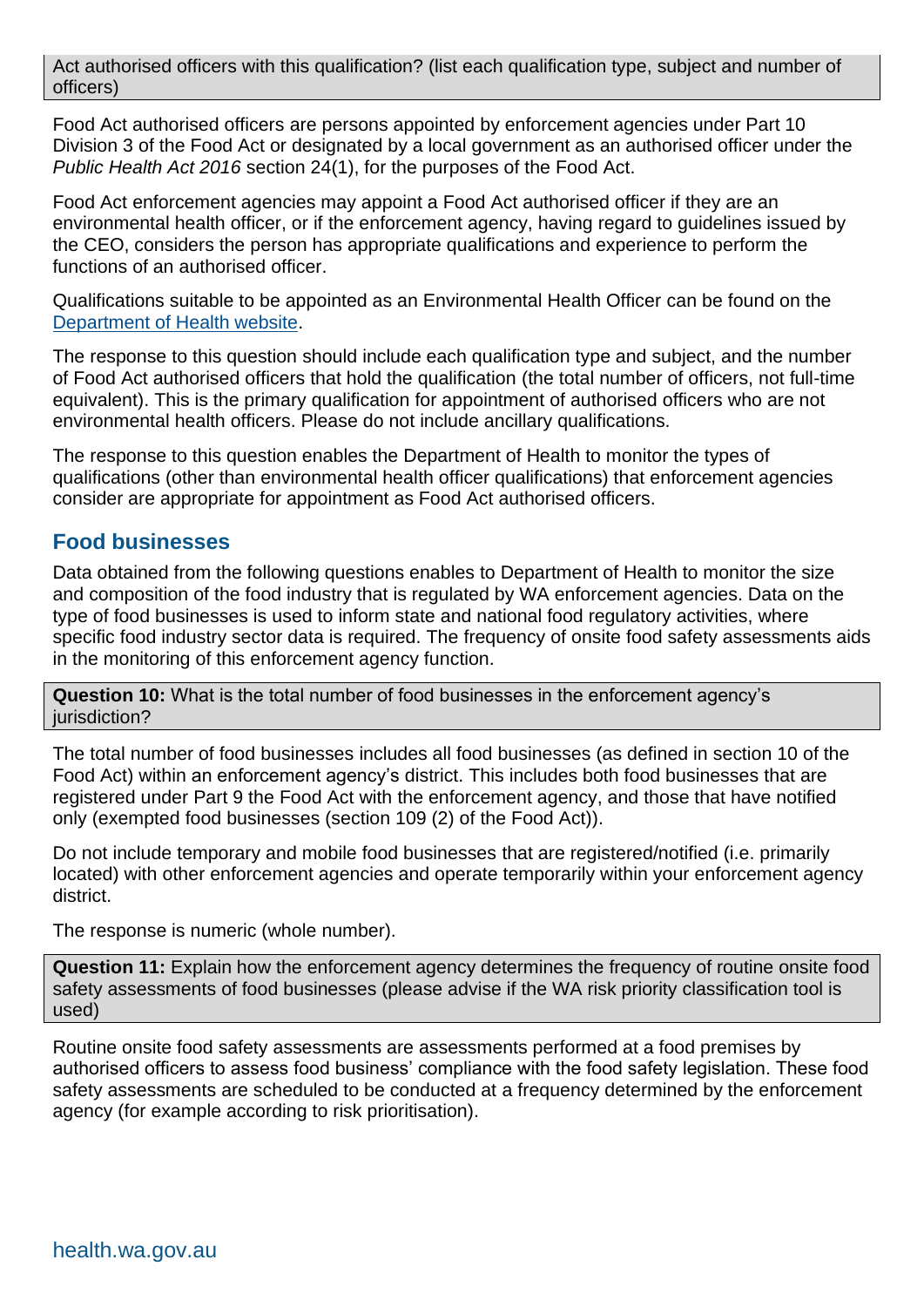Please explain how you determine the frequency of routine onsite food safety assessments of the food businesses within your district, including whether you utilise the [Food Business Risk Profiling](https://ww2.health.wa.gov.au/~/media/Files/Corporate/general%20documents/food/PDF/WA_Food_Regulation_Food_Business_Risk_Profiling.pdf)  [Tool](https://ww2.health.wa.gov.au/~/media/Files/Corporate/general%20documents/food/PDF/WA_Food_Regulation_Food_Business_Risk_Profiling.pdf) (PDF).

**Question 12:** How many food businesses were assessed at the frequency that was determined by the enforcement agency?

Of the total number of food businesses within your jurisdiction (response to question 10), please advise how many of these were assessed at the assessment frequency that was determined by the enforcement agency. Also include those that were assessed at a higher frequency than determined.

The response is numeric (whole number).

**Question 13:** What was the total number of routine onsite food safety assessments that were conducted?

Routine onsite food safety assessments are assessments performed at a food premises by authorised officers to assess food business' compliance with the food safety legislation. This does not include onsite assessments to investigate complaints, or to follow-up from previous assessments or enforcement action.

The response is numeric (whole number).

#### **Question 14:** What is the number of food businesses by risk rating?

The Department of Health encourages enforcement agencies to undertake risk profiling of food businesses to assist with determining an appropriate frequency and scope of food safety assessments. The Department of Health [WA Food Regulation: Food Business Risk Profiling \(PDF](https://ww2.health.wa.gov.au/-/media/Files/Corporate/general-documents/food/PDF/WA_Food_Regulation_Food_Business_Risk_Profiling.pdf)  [777KB\)](https://ww2.health.wa.gov.au/-/media/Files/Corporate/general-documents/food/PDF/WA_Food_Regulation_Food_Business_Risk_Profiling.pdf) guidance on the classification of food businesses is provided to assist enforcement agencies with risk profiling, which is based on the Food Standards Australia New Zealand priority classification system for food businesses.

The total number of food businesses per risk rating should be entered in to the respective category. The response must be numeric and a whole number.

Please include all food businesses in your jurisdiction including those that are registered under the Food Act with your enforcement agency, and food businesses exempted from registration (notified only). Do not include temporary and mobile food businesses from other local government enforcement agency districts.

If food businesses have not been risk classified, or if you have used other risk classifications, include the number of food businesses in 'not determined/other risk categorises used'.

Please check that the total number of food businesses in response to this question is equal to the total number of food businesses in Question 10.

The response is numeric (whole number).

**Question 15:** What is the number of food businesses by principal type of activity?

Information on the type of food business activity is generally obtained by enforcement agencies during food business Food Act registration/notification. The categories used for these reporting purposes are based on the Food Standards [Australia New Zealand template food business](https://www.foodstandards.gov.au/publications/Documents/Appendi1.pdf)  [notification/registration form](https://www.foodstandards.gov.au/publications/Documents/Appendi1.pdf) (PDF), published in Safe Food Australia 2<sup>nd</sup> edition. Some additional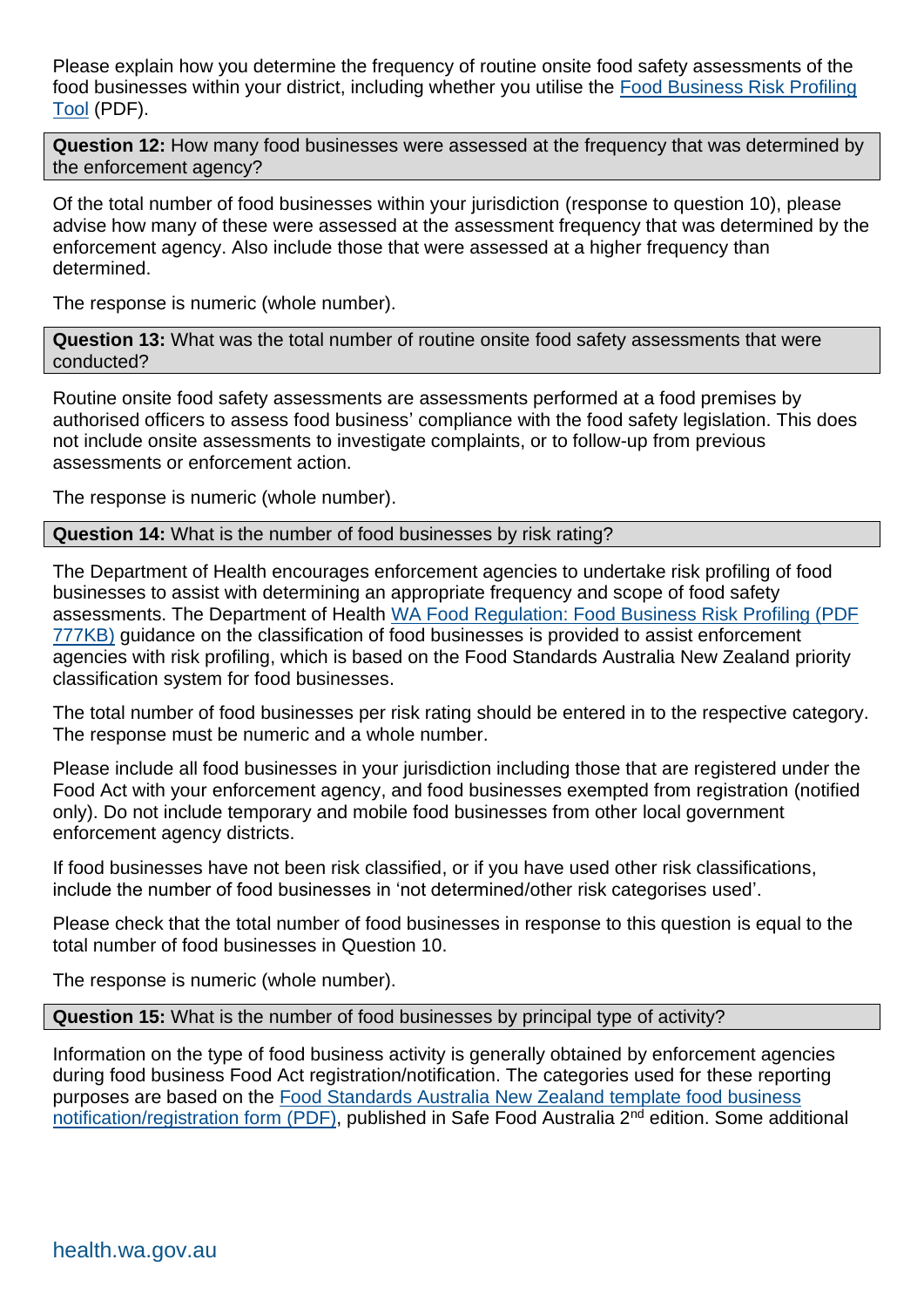categories have been included based on feedback from local governments and the need for data on certain industries for state-wide and national food regulatory activities.

- The total number of food businesses per category should be entered in the respective category.
- Where a food business undertakes more than one activity, only the principal activity should be reported.
- The response must be numeric, and a whole number.
- Please include all food businesses in your jurisdiction including those that are registered under the Food Act with your enforcement agency, and food businesses exempted from registration (notified only). Do not include temporary and mobile food businesses from other local government enforcement agency districts.
- Include the number 'not determined' if you have not determined categories for food businesses or are unable to extract the data.
- If you use other categories, please specify each category that you use and the number of food businesses in that category.
- Please check that the total number of food businesses in response to this question is equal to the total number of food businesses in Question 10.

### **Food Act compliance and enforcement activities**

**Question 17:** Does the enforcement agency have a compliance and enforcement policy in place?

If no, why?

Enforcement agencies are encouraged to implement a compliance and enforcement policy to guide decision making and achieve consistency, efficiency and transparency in enforcement activities. The Department of Health Compliance and Enforcement Policy and Compliance and Enforcement Guideline for Enforcement Agencies are available on the [Department of Health website](https://ww2.health.wa.gov.au/Articles/A_E/Compliance-and-enforcement-of-food-legislation-in-WA) and are based on the Australia and New Zealand Food Regulation Enforcement Guideline.

The response to this question is a choice or yes or no. If you do not have a compliance and enforcement policy please provide the reason.

**Question 18:** Number of prosecutions instigated, number of successful prosecutions.

**Question 19:** Number of seizures performed.

**Question 20:** Number of improvement notices served.

**Question 21:** Number of infringement notices served.

**Question 22:** Number of prohibition orders served.

Questions 18 to 22 relate to the number of enforcement actions taken. The response must be numeric (whole number). Please provide the following data for enforcement activities:

- The number of prosecutions instigated under the Food Act, and the number of prosecutions that were successful during the reporting year. Note that some of the successful prosecutions may have been instigated prior to the reporting period.
- The number of seizures performed, which is the number of occasions that seizure powers were utilised (in accordance with Part 5 of the Food Act), not the number of individual items seized.
- The number of improvement notices served in accordance with Part 6, Division 1 of the Food Act.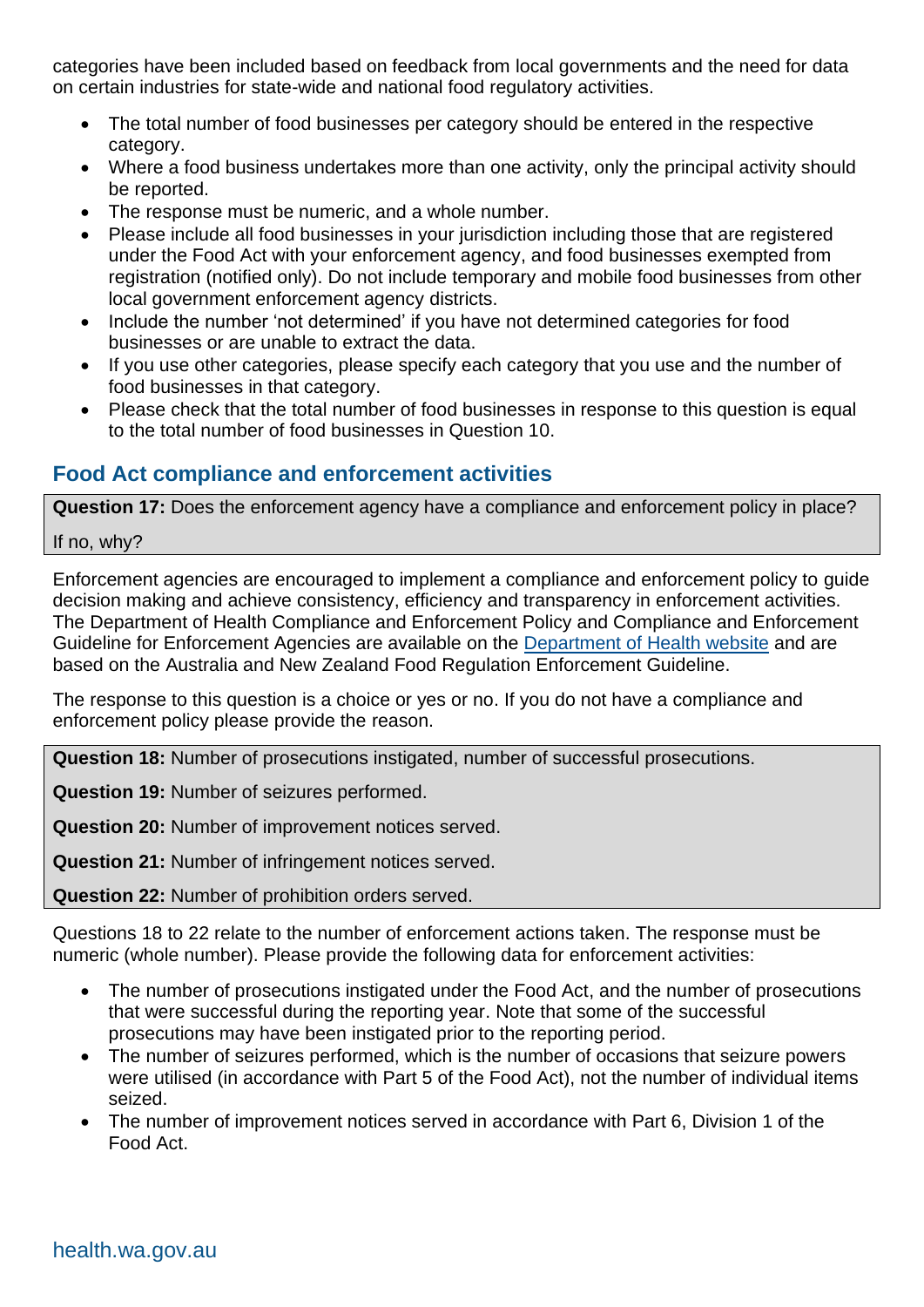- The number of infringement notices served in accordance with section 126 of the Food Act.
- The number of prohibition orders served under Part 6, Division 2 of the Food Act.

The data obtained from these questions allows for the monitoring of frequency and trends in the use of Food Act enforcement provisions.

### **Regulatory food safety auditing**

Questions 24 to 30 relate to implementation of Part 8 – Auditing of the Food Act and the WA regulatory food safety auditing system. Information about the WA regulatory food safety auditing system including guidelines and forms is available on the [Department of Health website.](https://ww2.health.wa.gov.au/Articles/N_R/Regulatory-food-safety-auditing-system-in-WA)

This data is used by the Department of Health to monitor the implementation of key regulatory functions for food safety auditing, as well as the size of this food industry sector. Industry specific data on private hospitals/nursing homes and childcare centres will be used by the Department of Health to inform projects on food-borne illness reduction in these food industry sectors.

Note that for local government, the responses do not include public hospitals as they are enforced by the WA Department of Health.

The response to these questions are numeric, whole number.

#### **Question 24:** What is the total number of food businesses captured under Standard 3.3.1?

Standard 3.3.1 (Food safety programs for food service to vulnerable persons) of the Australia New Zealand Food Standards Code (the Code) requires certain food businesses involved in food service where potentially hazardous food is served to vulnerable people to implement a documented and audited food safety program. The response to this question is the total number of food businesses in your jurisdiction that are required to comply with Standard 3.3.1 e.g. aged care facilities, childcare facilities, delivered meals to vulnerable persons, private hospitals etc. Note that this does not include public hospitals as they are enforced by the WA Department of Health.

#### **Question 25:** How many of these food businesses have a food safety program that is verified?

In accordance with Food Act 2008 Regulatory Guideline 6 – Regulatory Food Safety Auditing in Western Australia (previously Regulatory Guideline 1: Introduction of Regulatory Food Safety Auditing in Western Australia), enforcement agencies are required to verify that a food safety program substantially complies with the requirements of Standard 3.2.1 – Food Safety Programs, of the Code.

Of the total number of food businesses captured by Standard 3.3.1 (response to question 24) please provide the number that have a food safety program that has been verified to substantially comply with Standard 3.2.1 of the Code.

#### **Question 26:** How many of these food businesses are undergoing regulatory food safety auditing?

In accordance with Part 8 of the Food Act and the WA regulatory food safety auditing system, food businesses captured by Standard 3.3.1 of the Code must commence regulatory food safety auditing within 6 months of the date of verification.

Of the total number of food businesses captured by Standard 3.3.1 (response to question 24) please provide the number that are undergoing regulatory food safety auditing.

#### **Question 27:** How many regulatory food safety audits were conducted during the reporting year?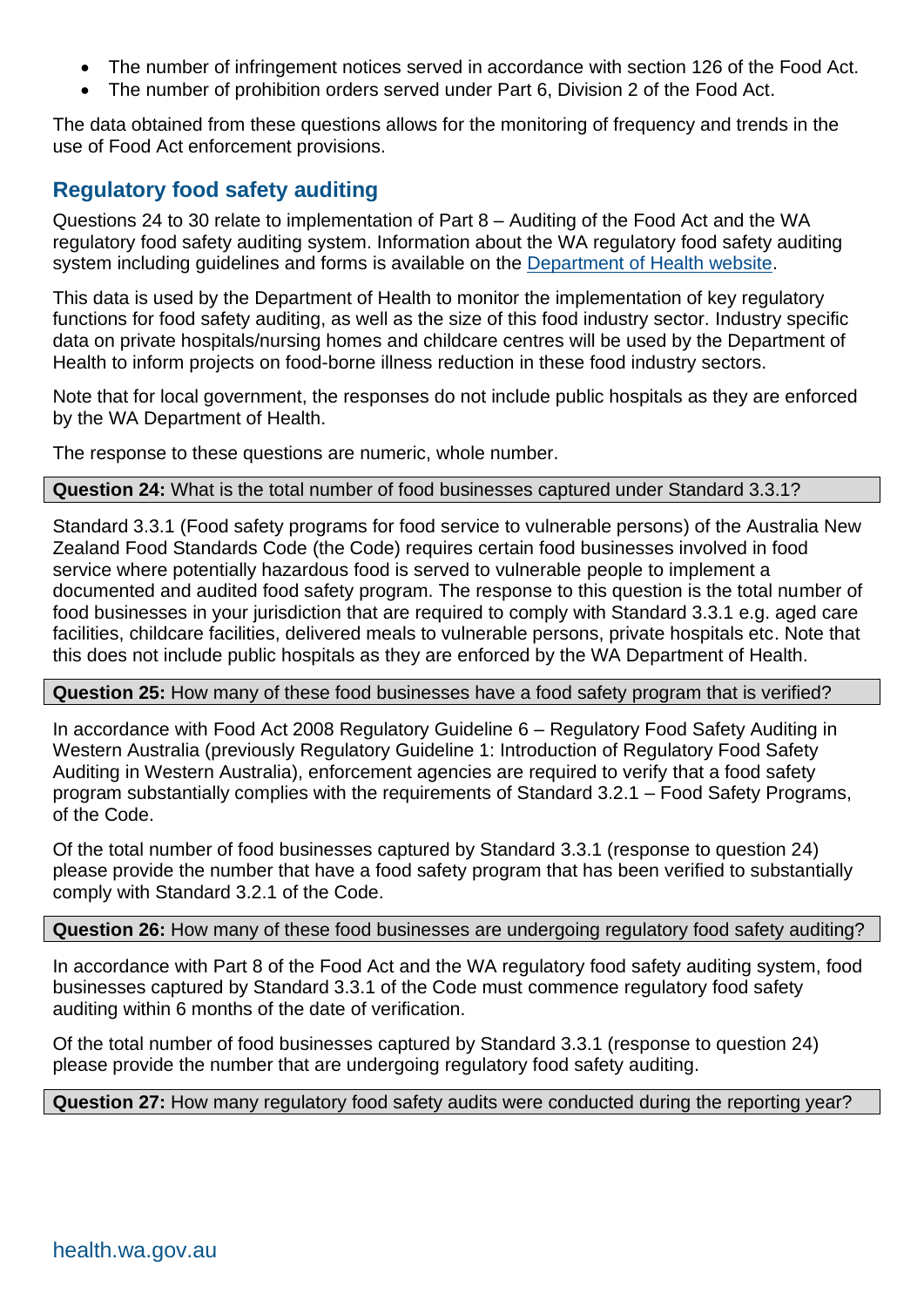Food businesses captured by Standard 3.3.1 of the Code are required to be audited under the Food Act at the frequency determined by the enforcement agency using the WA Priority Classification System.

Please provide the total number of regulatory food safety audits that were conducted of food businesses in your jurisdiction that are captured by Standard 3.3.1 of the Code, during the reporting year.

**Question 28:** How many regulatory food safety audits led to compliance and enforcement action during the reporting year?

Enforcement agencies are responsible for responding to audit findings where they require a compliance and/or enforcement response (i.e. where issues have been identified that relate to noncompliance with the Code or offences against the Food Act). Please provide the number of audits that resulted in the enforcement agency taking compliance and enforcement action during the reporting year.

**Question 29:** What is the total number of childcare centres and private hospitals/nursing homes captured by Standard 3.3.1 within your district?

**Question 30:** How many of these food businesses had at least one regulatory food safety audit during the reporting year?

Please provide the number of childcare centres and the number of private hospitals and nursing homes captured by Standard 3.3.1 that are within your district. These businesses are required to be audited under the Food Act at the frequency determined by the enforcement agency. Please provide the number of these businesses that have had at least one regulatory food safety audit during the reporting year.

### **Primary production and processing**

Questions 32 to 35 relate to food regulatory activities for businesses captured by the Chapter 4 Standards of the Code, and meat producers/processors that are required to comply with the Australian Standards related to meat. This data is used by the Department of Health to monitor the implementation of these Standards in WA, identify areas that may require additional support, and to inform work on state-wide food-borne illness reduction.

Note that whilst the Department of Health is the controlling authority for meat food businesses, it is the enforcement agency (local government) that is required to report this data. These questions do not apply to export food businesses as, in accordance with Regulatory Guideline 4, the Department of Agriculture Water and the Environment is the appropriate enforcement agency.

The response to these questions are numeric, whole number.

**Question 32:** What is the total number of food businesses captured by the Standard/s?

**Question 33:** How many of these food businesses are registered?

Please provide the total number of food businesses that are captured by each of the Standards that are in your jurisdiction. Note that dairy and bivalve mollusc food businesses are enforced by the WA Department of Health and therefore data should not be provided for these businesses by local governments.

Of these food business, please provide the number that you have registered under the Food Act.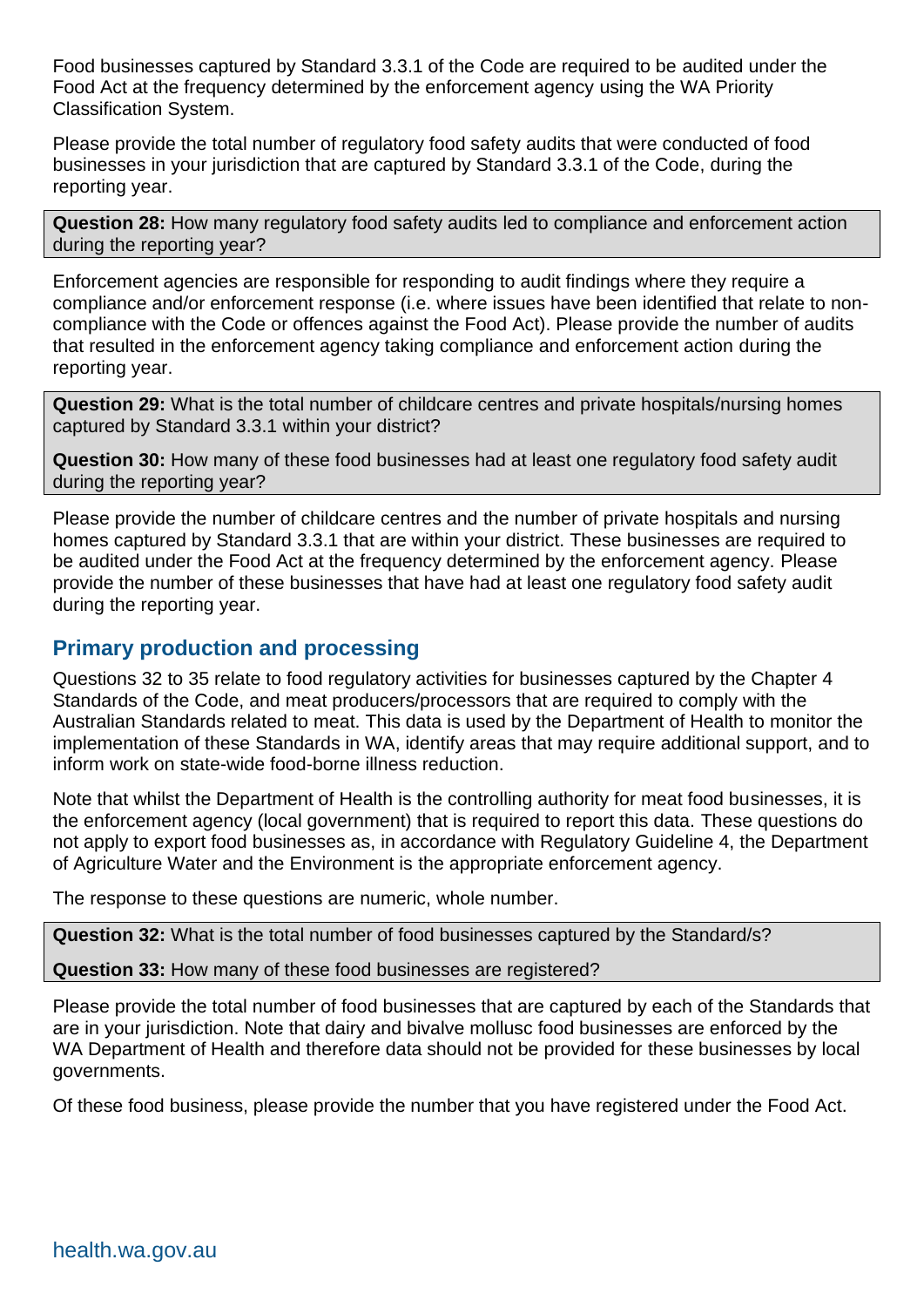**Question 34:** How many of these food businesses have a food safety program/ management system/ statement/ approved arrangement that has been verified or approved or recognised?

The food businesses captured by the Chapter 4 Standards of the Code and the Australian Standards related to meat are required to implement some form of food safety management system, as required by the relevant standard. Depending on the requirements of the standard, this includes food safety programs, food safety management systems, food safety management statements or approved arrangements. These systems must be verified, or approve or recognise, in accordance with the relevant standard.

Please provide the total number of food businesses that have a food safety program/ management system/ statement/ approved arrangement that has been verified or approved or recognised.

Note that this question does not apply to Division 2 – general seafood safety requirements of Standard 4.2.1, and only bivalve molluscs (which are enforced by the WA Department of Health). Therefore the response to this question for Standard 4.2.1 by local governments should be 0.

This question does not apply to export food businesses as, in accordance with Regulatory Guideline 4, the Department of Agriculture Water and the Environment is the appropriate enforcement agency.

**Question 35:** How many of these food businesses were assessed or audited in relation to the standard/s during the reporting year?

Food businesses required to comply with these standards should be assessed or audited (depending on the specific regulatory requirements) against the standard. Please provide the total number of food businesses that were assessed or audited in relation to the standard/s during the reporting year.

Depending on the requirements of each standard, the assessments or audits may be conducted by the appropriate enforcement agency, the controlling authority (WA Department of Health), or an approved regulatory food safety auditor (part 8 of the Food Act).

Where the audits are conducted by the WA Department of Health as the controlling authority (for meat) the local government enforcement agency is required to report this data.

## **Regulatory Guideline 5**

Questions 37 to 40 relate to the implementation of Food Act Regulatory Guideline 5 – The preparation of raw egg-based product – consistent approach to be adopted by enforcement agencies and food businesses, which can be viewed (along with associated documents – the "raw egg package") on the [Department of Health website.](https://ww2.health.wa.gov.au/Articles/S_T/Safe-Handling-of-Eggs-and-Products-Containing-Eggs)

The data obtained from these questions enables the Department of Health to monitor implementation of Regulatory Guideline 5 and identify if additional support is required.

**Question 37:** Did the enforcement agency implement Regulatory Guideline 5 and the "raw egg package"?

Enforcement agencies in WA are required to adopt and implement Regulatory Guideline 5, which provides for a consistent approach by enforcement agencies in the application of the Food Act to food handling controls relating to eggs and raw egg-based products.

The response to this question is a choice between 'yes', 'no' and 'N/A' (not applicable). Respond "yes" if the enforcement agency undertook assessment and enforcement of egg food handling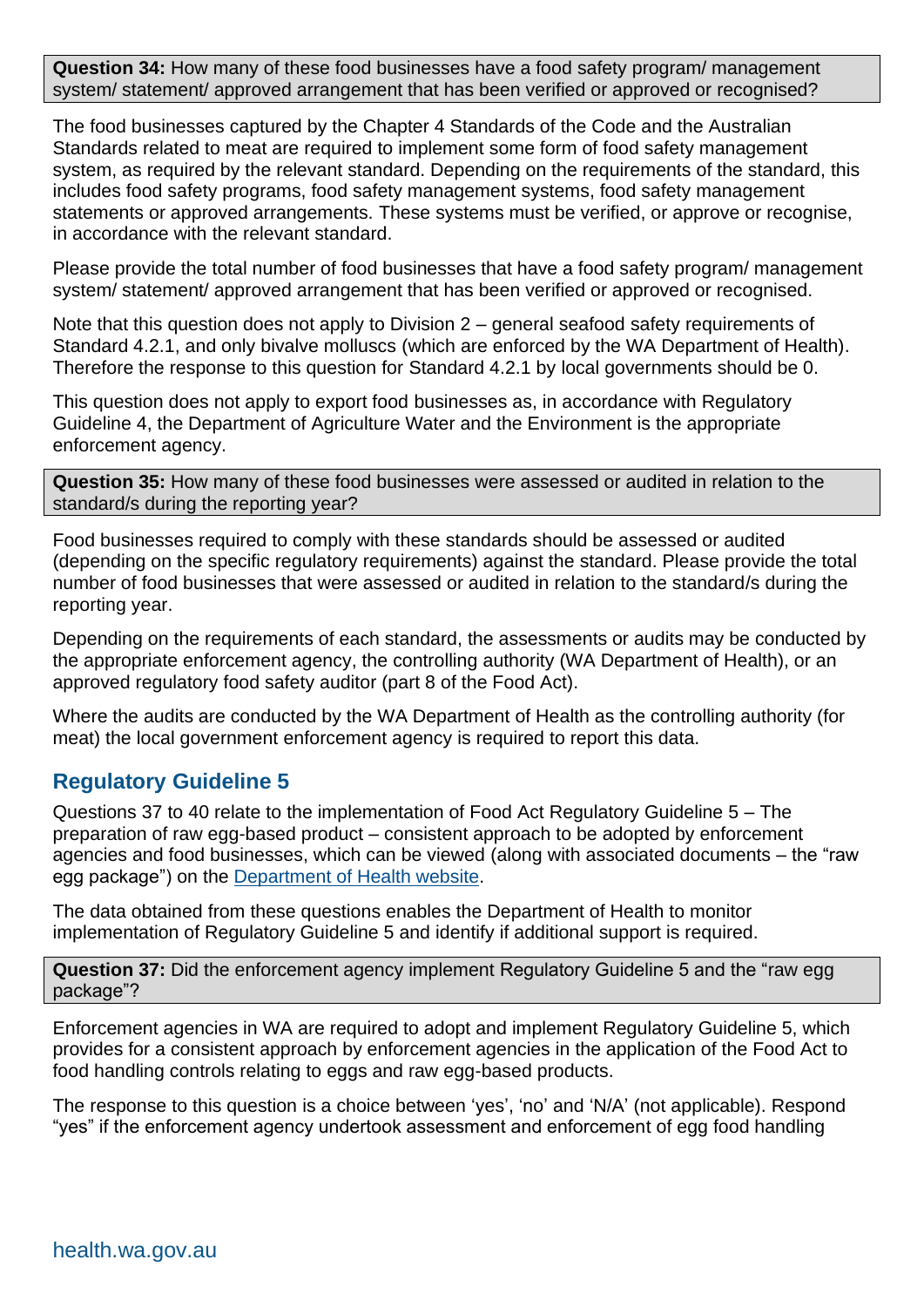controls as required by Regulatory Guideline 5. Respond 'N/A' if the enforcement agency does not have (or is not aware of) food businesses handling raw egg-based products in their jurisdiction.

If your response is no, please provide the reason why.

**Question 38:** Has the enforcement agency used the following "raw egg package" resources: egg inspection checklist (if yes how many assessments were conducted using the checklist?); advisory letter for Council; compliance strategy?

This question does not apply if you responded 'No' or 'N/A' to question 37, in which case please respond 'N/A'.

If you responded 'Yes' to question 37, please provide either a 'Yes' or 'No' response to indicate if you used the particular resource during the reporting year.

If you used the egg inspection checklist, please provide the total number of assessments that were conducted using it.

If no compliance issues were found during assessments, then respond 'N/A' to using the compliance strategy.

**Question 39:** How many improvement notices were served in relation to raw-egg based product handling assessments?

**Question 40:** How many prohibition orders were served in relation to raw-egg based product handling assessments?

If prohibition orders were served, was the template prohibition order used?

This question does not apply if you responded 'No' or 'N/A' to question 37, in which case please respond 0 or 'N/A'.

Please provide the total number of improvement notices and prohibition orders that you served in relation to raw-egg based product handling assessments, and whether you used the template prohibition order provided in the "raw egg package".

## **Part C**

The Food Act gives enforcement agencies autonomy to implement food related public health initiatives in addition to their core Food Act functions. This section provides you with the opportunity to share these initiatives and to suggest future policy considerations.

**Question 42:** What food safety education or training did your enforcement agency provide during the reporting year?

Please provide details of the food safety education or training that you provided during the reporting year, including the stakeholder, topic and format.

**Question 43:** Please provide your key highlights and issues over the last 12 months

This is an opportunity to share your highlights and bring any issues or suggestion to the attention of the Department of Health.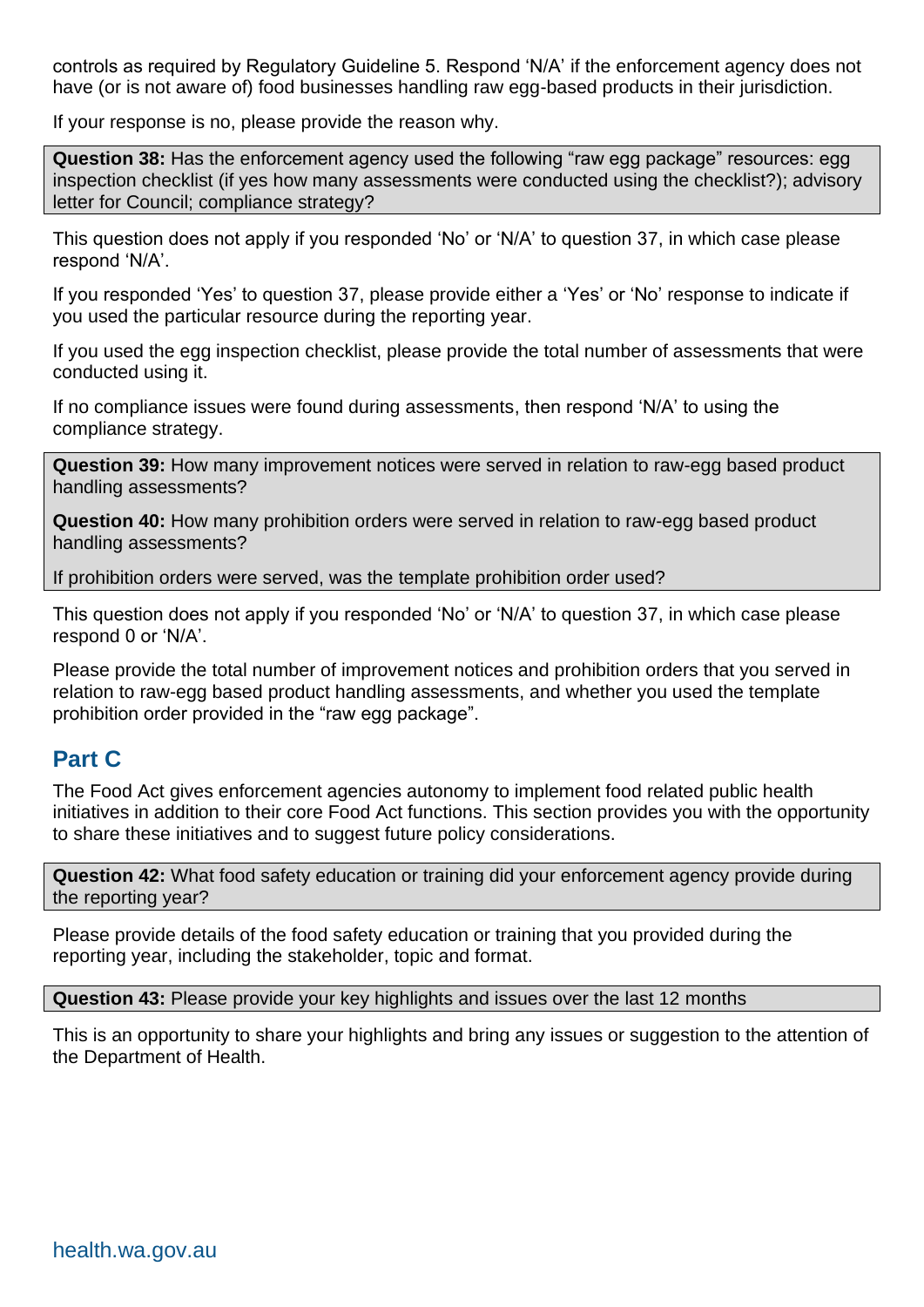# **Part D**

This section has been introduced to highlight specific focus areas and these questions may change year to year.

Please note, if you have not collected the information requested for Q44 to Q46, these will be repeated in the 2022/23 reporting year.

**Question 44:** How many pet meat processing establishments have notified?

Please provide details of the number of pet meat processing establishments which have notified under r.40 of the *Food Regulations 2009*

**Question 45:** How many retail pet meat shops have notified?

Please provide details of the number of retail pet meat shops which have notified under r.40 of the *Food Regulations 2009*

**Question 46:** How many knackeries have notified?

Please provide details of the number of knackeries which have notified under r.40 of the *Food Regulations 2009*

#### **Signed declaration by enforcement agency**

The report must be authorised by the Chief Executive Officer of the enforcement agency. This signed form is not required to be sent to the Department of Health, please keep it for your records. When submitting the report online, the person submitting the report will need to check the following declaration:

"*By checking this box, I declare that this is a true and accurate report on the performance of the functions during the <year> financial year and that I have the authorisation to submit this report on behalf of the Chief Executive Officer of the Local Government Authority stated above. I understand that this declaration and the information I have provided will be retained according to the government record keeping laws*."

#### **Submitting the report**

The report must be submitted to the Department of Health online at [https://consultation.health.wa.gov.au](https://consultation.health.wa.gov.au/) by **31 August**.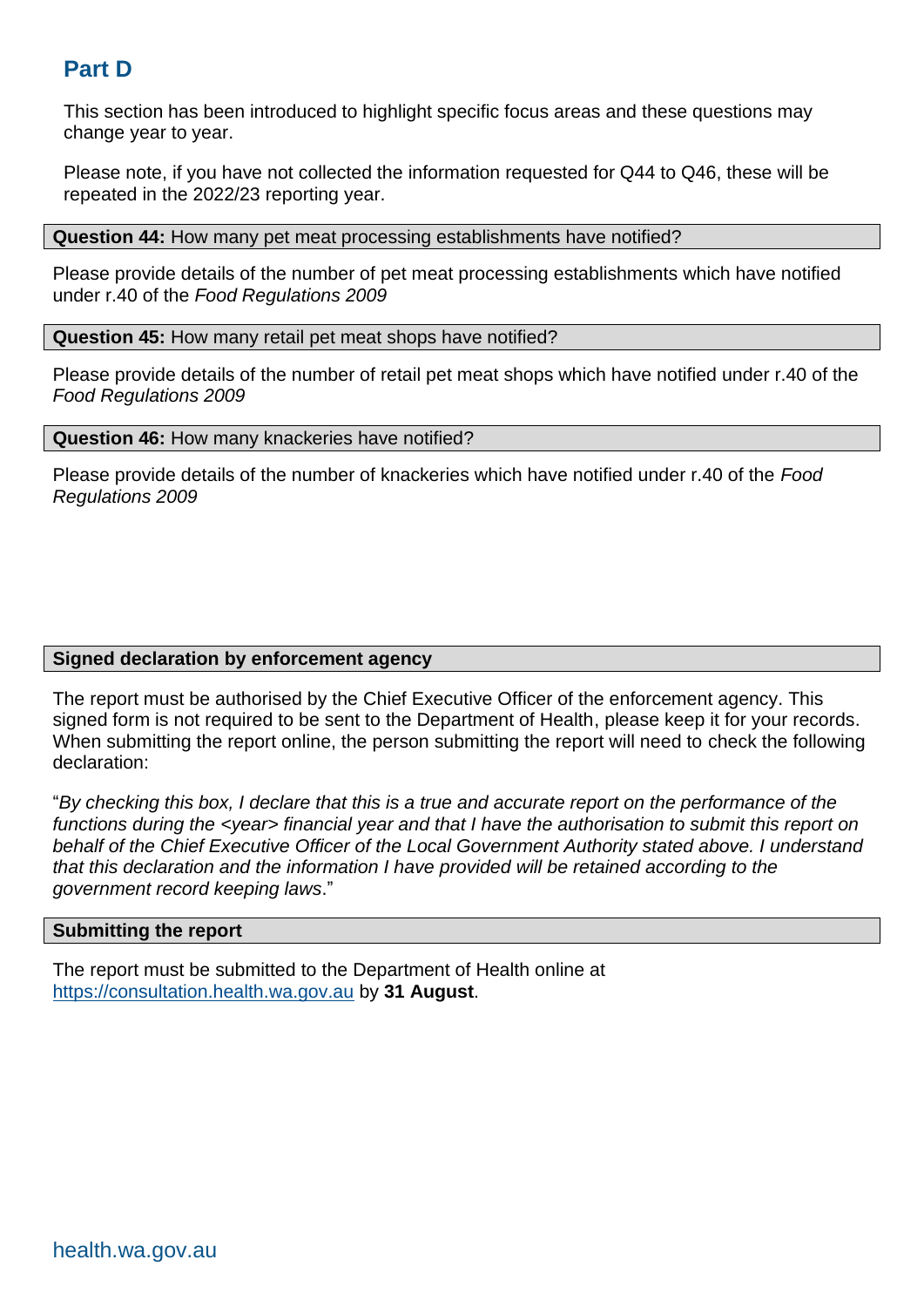#### **This document can be made available in alternative formats on request for a person with disability.**

© Department of Health 2022

Copyright to this material is vested in the State of Western Australia unless otherwise indicated. Apart from any fair dealing for the purposes of private study, research, criticism or review, as permitted under the